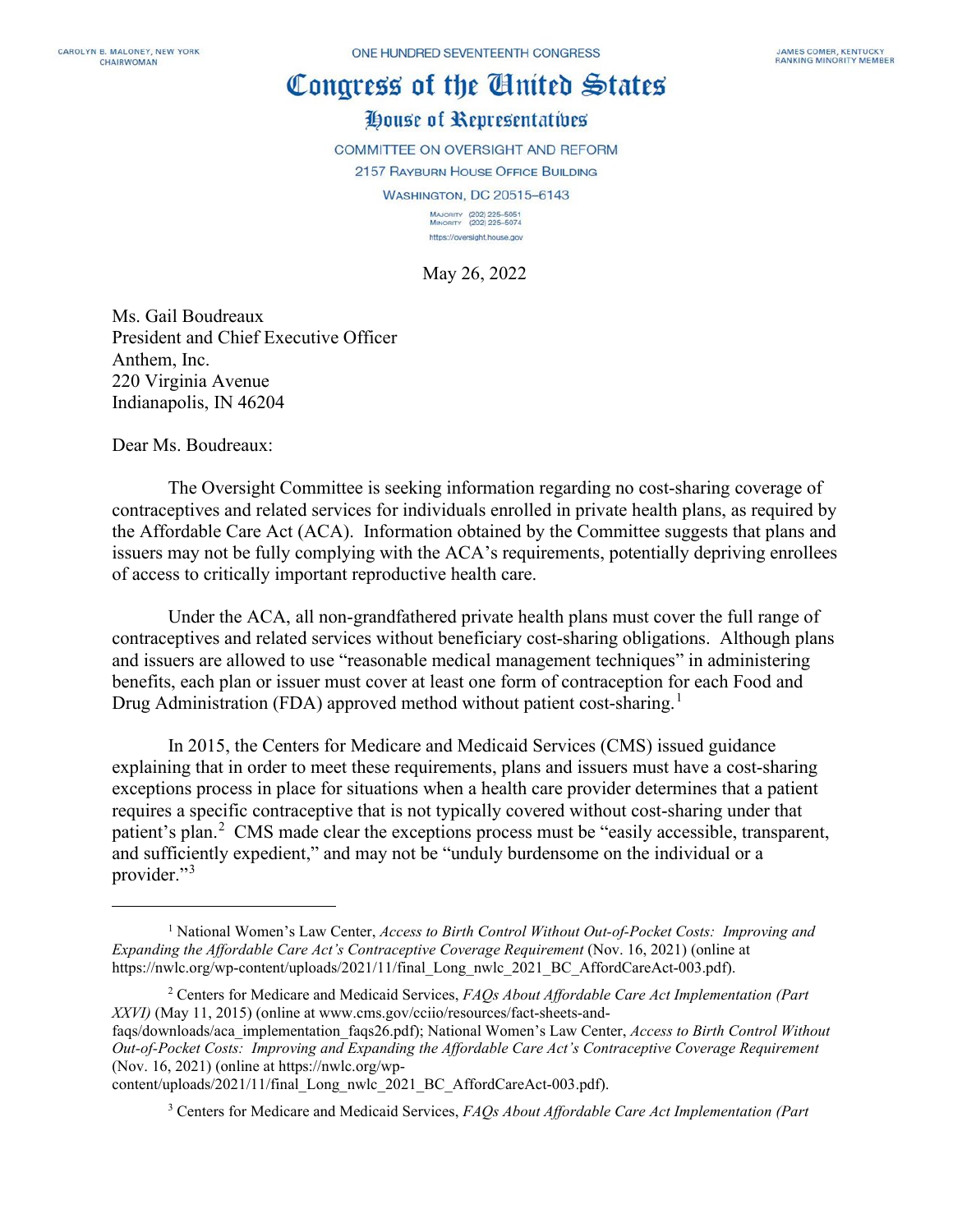Ms. Gail Boudreaux Page 2

However, public reporting and information obtained by the Committee indicates that some plans and issuers, including their pharmacy benefit managers (PBM), have not been in compliance with these requirements. For instance:

- Reports indicate that plans and issuers are routinely not covering without costsharing contraceptive products that were recently approved by FDA, in particular after 2011.[4](#page-1-0)
- Even when plans and issuers adequately cover contraceptive products without cost-sharing obligations, those same plans and issuers are reportedly failing to cover without cost-sharing the services associated with contraception, such as office visits, counseling, or the insertion of a contraceptive device.<sup>[5](#page-1-1)</sup>
- A recent investigative report found that when patients are denied coverage for a specific contraceptive product, plans and issuers do not always have in place an exceptions process that meets the requirements of CMS's 2015 guidance. The advocacy organization Power to Decide found that out of 42 health plans and PBMs, documents from only two health plans described an exceptions process that appears to meet the standards laid out in the 2015 CMS guidance. Notably, patients and providers may not even be aware that they can request an exception after coverage of a contraceptive product is denied, and calls to customer service representatives to inquire about the exceptions process "were met with ignorance, inadequate information, or misinformation." The report found that patients may be required to utilize a plan's regular exceptions process or prior authorization process, which "do not appear to meet the ACA standards for contraceptive coverage, as they include medical review by the plan, typically set narrow criteria for an exception, and require information beyond what the ACA requires to make a determination of medical necessity."[6](#page-1-2)

<span id="page-1-1"></span><sup>5</sup> National Women's Law Center, *The Biden Administration Must Ensure the Affordable Care Act Contraceptive Coverage Requirement Is Working for All* (Oct. 14, 2021) (online at https://nwlc.org/wpcontent/uploads/2021/11/NWLC\_BC\_AffordCareAct-Oct\_2021.pdf).

*XXVI)* (May 11, 2015) (online at www.cms.gov/cciio/resources/fact-sheets-and-

faqs/downloads/aca\_implementation\_faqs26.pdf); National Women's Law Center, *Access to Birth Control Without Out-of-Pocket Costs: Improving and Expanding the Affordable Care Act's Contraceptive Coverage Requirement* (Nov. 16, 2021) (online at https://nwlc.org/wp-

content/uploads/2021/11/final\_Long\_nwlc\_2021\_BC\_AffordCareAct-003.pdf).

<span id="page-1-0"></span><sup>4</sup> National Women's Law Center, *The Biden Administration Must Ensure the Affordable Care Act Contraceptive Coverage Requirement Is Working for All* (Oct. 14, 2021) (online at https://nwlc.org/wpcontent/uploads/2021/11/NWLC\_BC\_AffordCareAct-Oct\_2021.pdf); Power to Decide, *When Your Birth Control Isn't Covered: Health Plan Non-Compliance With the Federal Contraceptive Coverage Requirement* (online at https://powertodecide.org/sites/default/files/2022-04/ACA%20Contraception%20Exception%20Report.pdf).

<span id="page-1-2"></span><sup>6</sup> Power to Decide, *When Your Birth Control Isn't Covered: Health Plan Non-Compliance With the Federal Contraceptive Coverage Requirement* (online at https://powertodecide.org/sites/default/files/2022- 04/ACA%20Contraception%20Exception%20Report.pdf).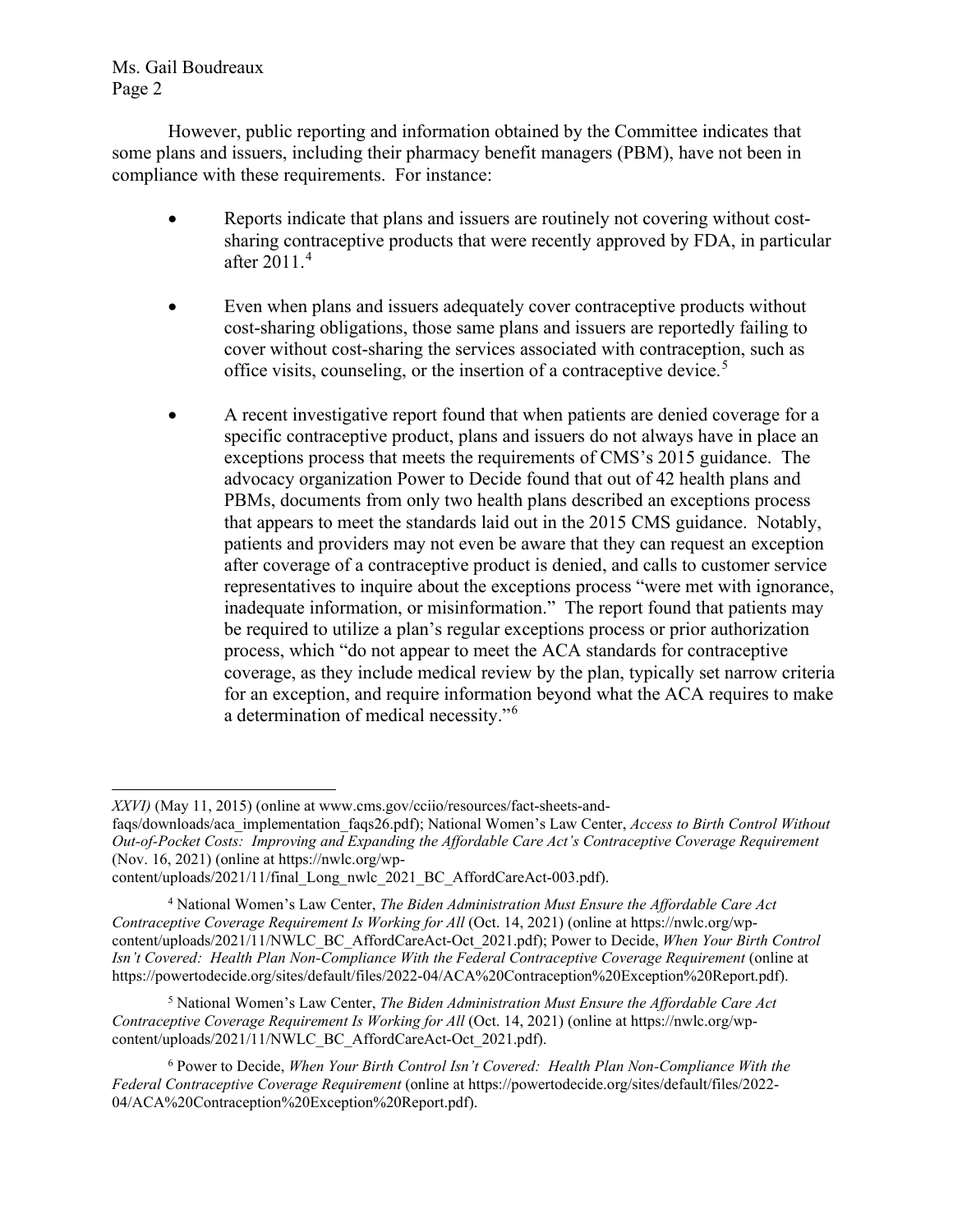Ms. Gail Boudreaux Page 3

For all these reasons, we request that you provide us with the following information by June 9, 2022. Please limit your responses to the questions below to: (1) in-network coverage; (2) insurance plans that are not subject to a religious exemption under the ACA; (3) insurance plans that are not considered "grandfathered" plans under the ACA; and (4) FDA-approved products.

- 1. For each contraceptive method, please provide a list of the included contraceptive products and services and the patient's cost-sharing requirement for each of your plans.
	- a. For each contraceptive method, please identify any FDA-approved contraceptive products that are excluded from each of your plans.
	- b. For each contraceptive method, what contraceptive products on each of your plans were approved by the FDA after 2011?
- 2. Please describe the process for patients to access a contraceptive product or service that is not fully covered by the patient's plan when the product or service is determined necessary and appropriate by a patient's medical provider.
	- a. What data and supporting documentation are patients required to provide in order to seek and receive an exception?
	- b. Upon the granting of an exception, what is the patient's cost-sharing obligation (if any)? If this varies by contraceptive product, please provide the patient's cost-sharing obligation broken down by product.
	- c. To the extent the exceptions process varies by product or plan, please describe the various exceptions processes utilized by your plans.
	- d. Is this exceptions process utilized for any services or products other than contraception? If so, for which products or services?
	- e. When a contraceptive product is not covered without cost-sharing, are patients ever required to utilize your appeals process to appeal this decision and obtain coverage?
	- f. On average, how long does it take for an exception request to be processed and granted to a patient seeking access to a contraceptive product?
	- g. Broken down by year, how many exceptions did you process from 2015 through 2021 for any contraceptive product or service?
	- h. Were any exceptions for contraceptive products denied from 2015 through 2021? If so, how many per year?